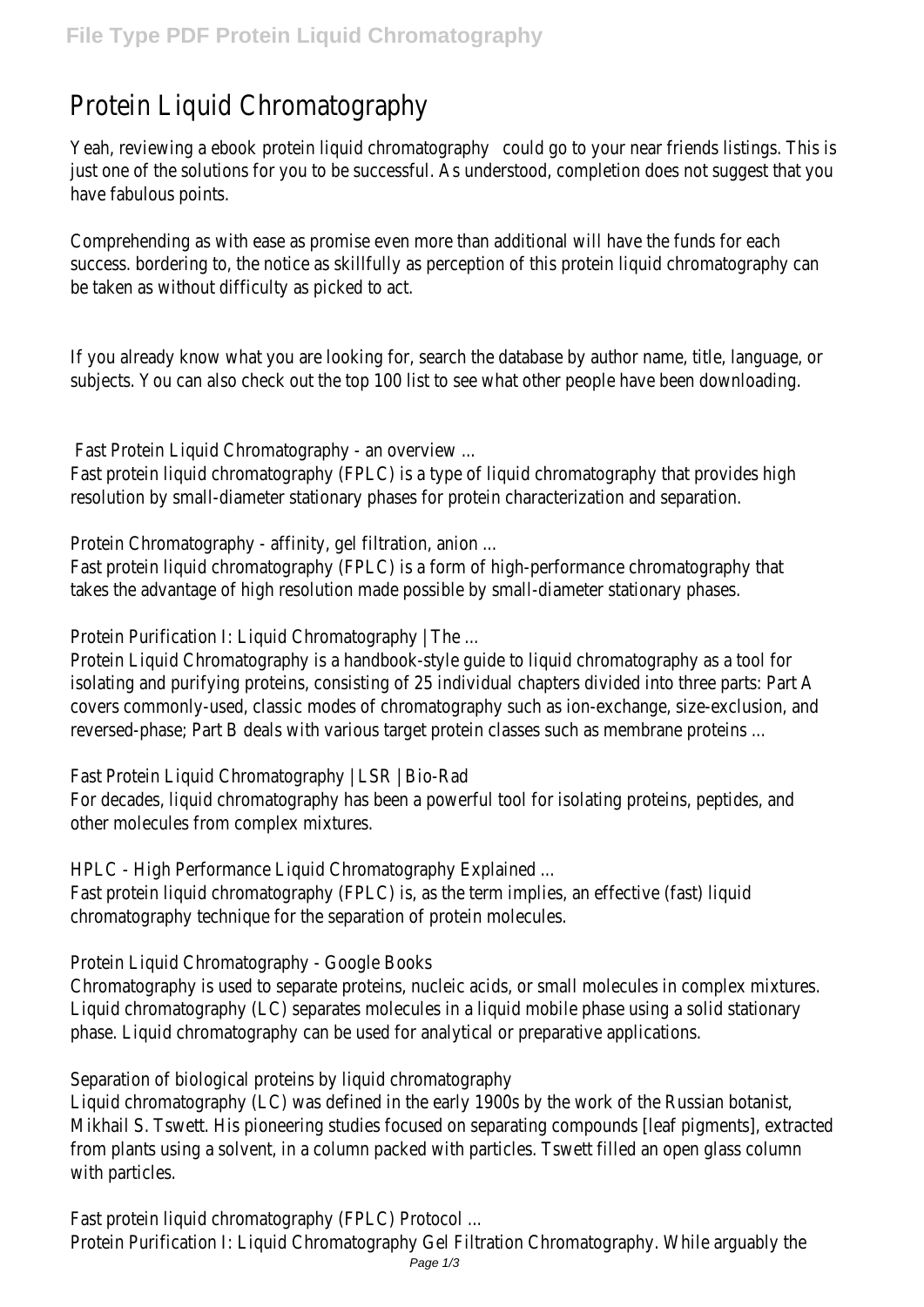most simple column chromatography technique,... Ion Exchange Chromatography. Because it offers a greater degree of control and specificity,... Hydroxyapatite Chromatography. Of the techniques discussed ...

Protein Liquid Chromatography, Volume 61 - 1st Edition

Protein Liquid Chromatography is a handbook-style guide to liquid chromatography as a tool for isolating and purifying proteins, consisting of 25 individual chapters divided into three parts: Part A covers commonly-used, classic modes of chromatography such as ion-exchange, size-exclusion, and reversed-phase; Part B deals with various target protein ...

## Protein Liquid Chromatography

Fast protein liquid chromatography (FPLC), is a form of liquid chromatography that is often used to analyze or purify mixtures of proteins. As in other forms of chromatography, separation is possible because the different components of a mixture have different affinities for two materials, a moving fluid (the "mobile phase") and a porous solid (the stationary phase).

## Fast Protein Liquid Chromatography - News Medical

Fast protein liquid chromatography (FPLC) is a form of medium-pressure chromatography that uses a pump to control the speed at which the mobile phase passes through the stationary phase. FPLC was introduced in 1982 by Pharmacia as fast performance liquid chromatography.

Fast Protein Liquid Chromatography | Request PDF

Fast protein liquid chromatography (FPLC), is a form of liquid chromatography that is often used to analyze or purify mixtures of proteins. As in other forms of chromatography, separation is possible because the different components of a mixture have different affinities for two materials, a moving fluid (the "mobile phase") and a porous solid ...

Liquid Chromatography Protein - an overview ...

Any HPLC or fast protein liquid chromatography (FPLC) machine containing a pump, gradient mixer, UV detector and fraction collector can be used. UV detection should be done at 215 nm, 280 nm or both. Use solvents that do not show absorbance at 215 nm (e.g. acetonitrile, water and TFA).

#### Fast protein liquid chromatography - Wikipedia

For the separation of intact proteins, liquid chromatography (LC) is routinely used. Fundamentally, LC separation depends on the distribution of the proteins between the liquid mobile-phase solvent system, in which the proteins are initially contained, and the stationary phase.

# Chromatography - Wikipedia

For fast protein liquid chromatography of tens of grams of protein, äKTA pure 150 can be used with flow rates up to 150 mL/min. This high flow rate is necessary when working with high-flow resins large columns. Columns can even be packed at flow rates as high as 300 mL/min.

Fplc(fast protein liquid chromatography ) - SlideShare

The proteins present in platelets have been studied by multidimensional liquid chromatography followed by mass spectrometry (Garcia et al., 2005). Over last few years, the proteomic analysis reveals that it requires the combination of on-line sample preparation and analytical methods due to the diversity and complexity in proteomics structures.

Liquid Chromatography Principles | LSR | Bio-Rad